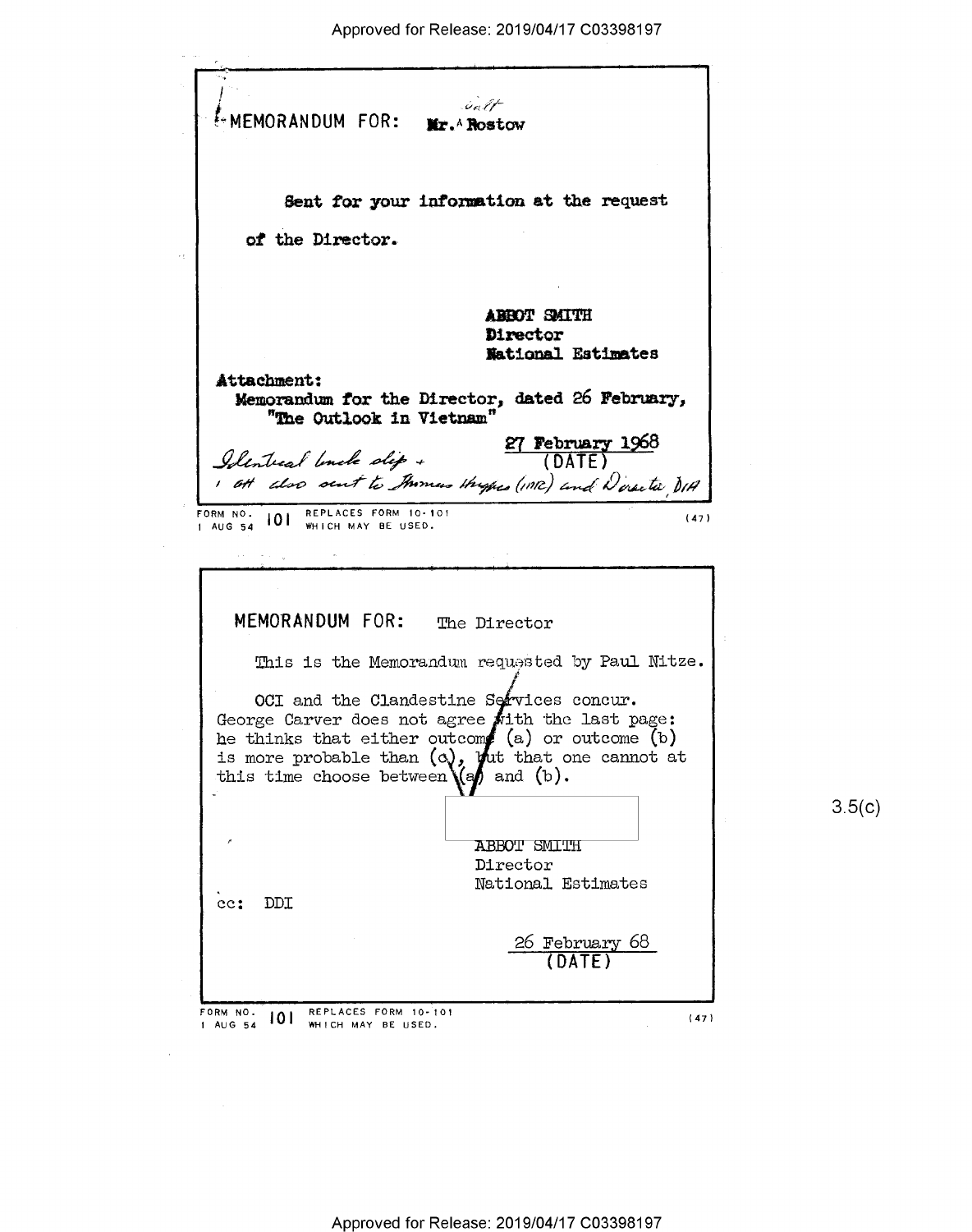|  |                        | <b>Executive Registry</b> |
|--|------------------------|---------------------------|
|  | <del>S-E-C-R-E-T</del> | $68 - 968$                |

 $\bullet$ 

'

# C E N T R A L I N T E L L I G E N C E A G E N <sup>C</sup> <sup>Y</sup>

OFFICE OF NATIONAL ESTIMATES

26 February 1968

MEMORANUM FOR THE DIRECTOR

"gr -

4"' ""7? \_

, which is the contract of the contract of  $\mathbb{R}^n$ 

SUBJECT: The Outlook in Vietnam

l. This Memorandum does not seek to explore all aspects of the situation in Vietnam, or its probable development over a long term. It is addressed only to the specific question put to us, i.e., whether developments in Vietnam are apt to involve a continuation of combat into the indefinite future at a level comparable or higher than current levels, or whether it is more probable that either the VC or the GVN will be unable to sustain such a level beyond a few months.

2. The current phase of combat will have a critical bearing on the further course of the war and may even prove to be decisive. We cannot be sure how long this phase will last, but it seems likely that by early summer the immediate results and the longer term implications will be fairly clear to Hanoi, Saigon, and Washington. At present, the key questions concern:

> GROUP l Excluded from automatic downgrading and S-E-C-K-E-T declassification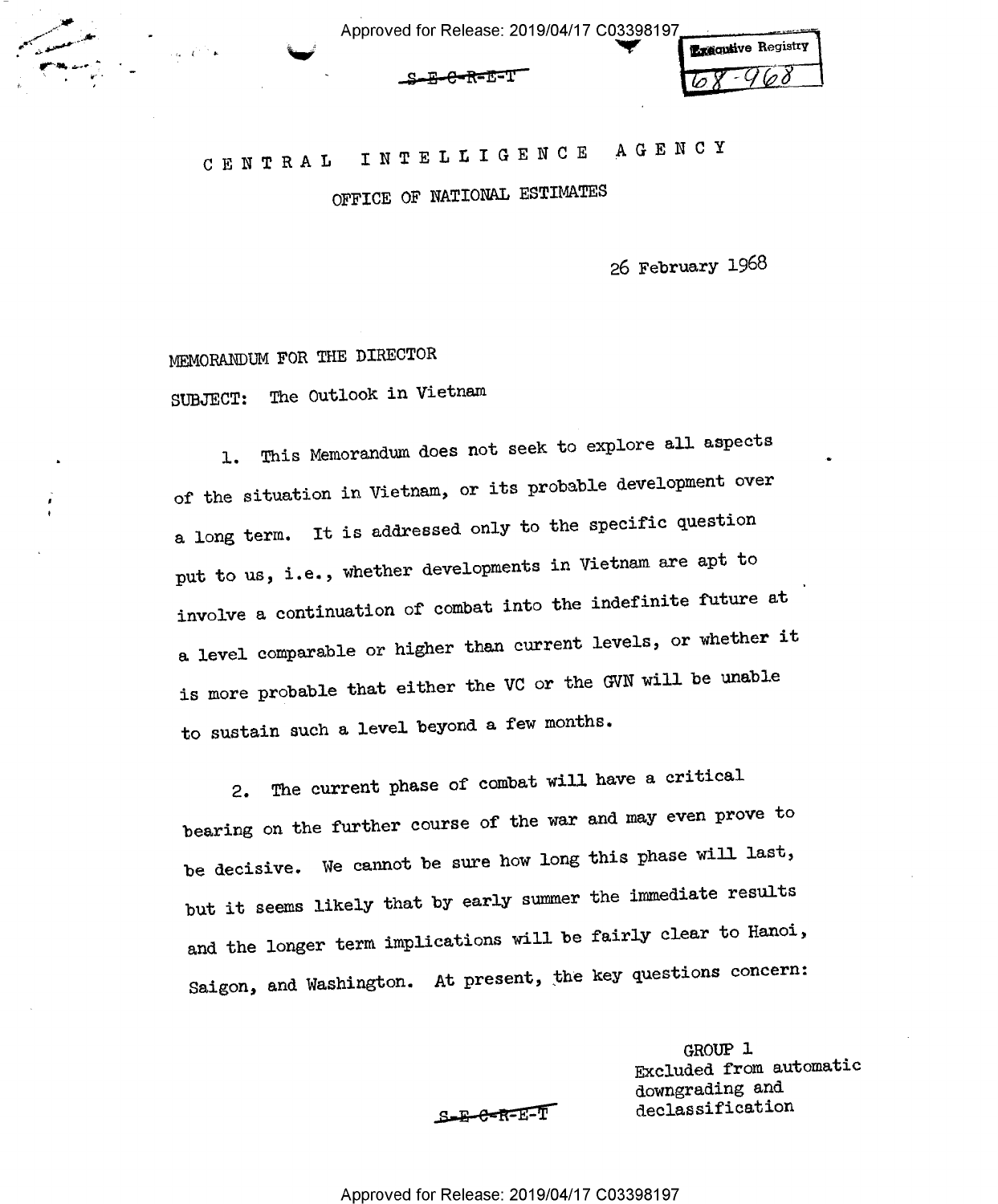<S—E'C=BFIF1T

(l) the capabilities of the Communist forces to sustain their current challenge, and whether they can continue the fighting thereafter, and (2) the capabilities of the South Vietnamese political and military establishment to cope with the tasks imposed by the present Communist offensive.

# Communist Plans and Prospects

3. Hanoi's aims in the present offensive phase are: to register significant military successes against US and especially ARVN forces, and to inflict such heavy losses, physical destruction and disorganization on the GVN as to produce a total situation favorable to a negotiated settlement on Communist terms. The Comunists are not likely to have <sup>a</sup> rigid timetable, but they probably hope to achieve decisive results during the course of the summer. The high importance which Hanoi now attaches to forcing the issue is evident from the risks and costs of the enterprise.

4. The toll on Communist forces has been considerable, even if reported casualties are greatly inflated by inclusion of low level recruits and impressed civilians. To some extent these losses have been offset by measures already taken. Heavy

 $-2 -$ 

S-E-C-R-EFT

Approved for Release: 2019/04/17 C03398197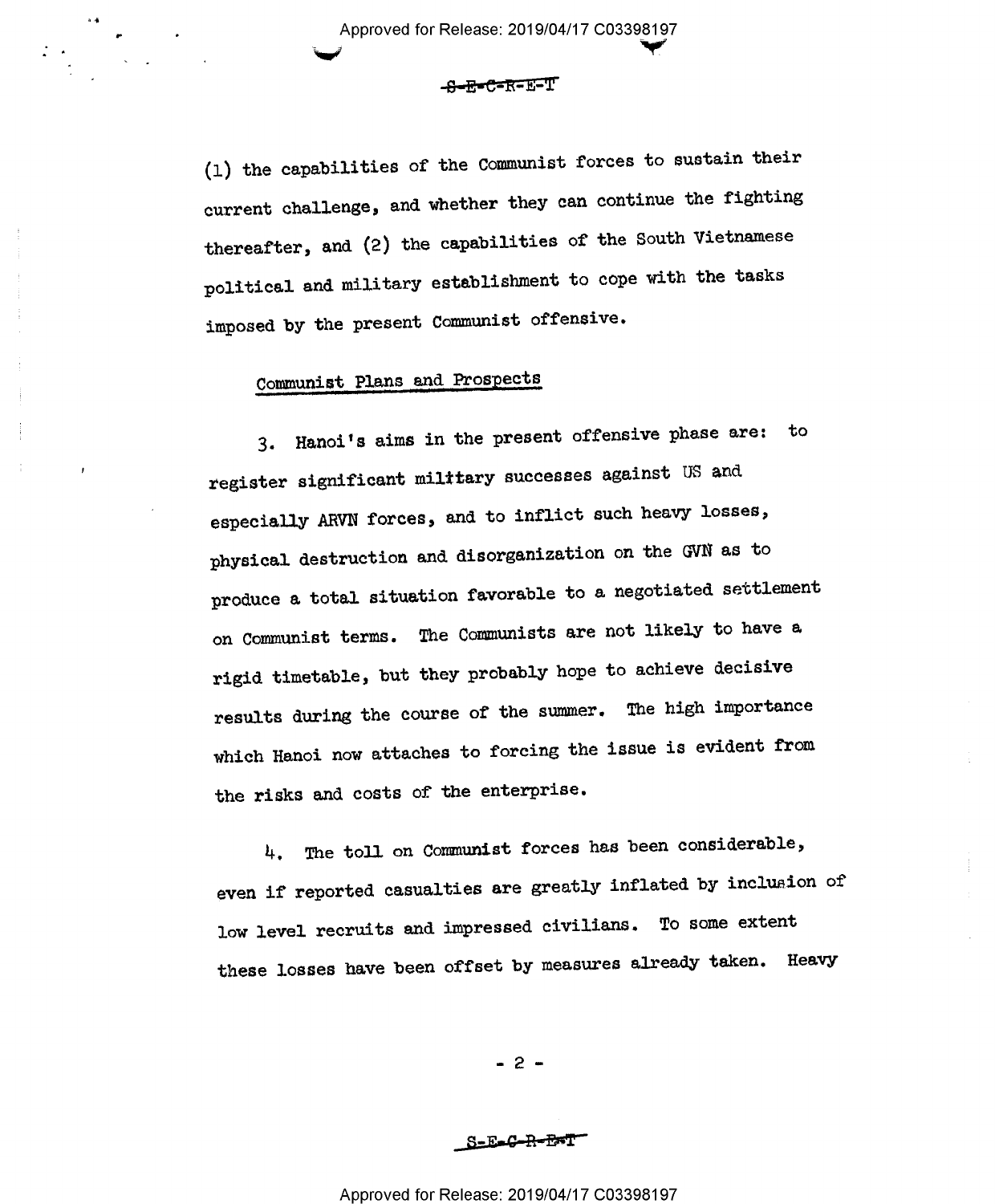Approved for Release: 2019/04/17 C03398197  $\checkmark$ 

v I Evropski političar i Svetova i Svetova i Svetova i Svetova i Svetova i Svetova i Svetova i Svetova i Svetov<br>Dogodki

 $S-Ex-C=R-Ex-T$ 

infiltration of both new units and replacements from the North is continuing. A strenuous, last minute recruitment effort was made prior to the Tet attacks. A significant part of the guerrilla and Main forces could still be committed. And, at present, the Communists enjoy fuller access to the rural areas, where they are recruiting heavily. They will probably be able to recoup their recent losses, though at some sacrifice in quality.

5. In any case, the Communists probably will maintain their offensive for the next several months and be prepared to accept the high losses this entails. They cannot accept such losses indefinitely, however, and they probably will not be capable soon again of launching repeated mss attacks of the magnitude and widespread scale of 30-31 January. But they are almost certainly capable of sustaining a high level of combat, including major battles with US forces, assaults on selected cities, and rocket and mortar attacks on urban areas and military installations

6. It is possible that the Communists regard the present campaign as so critical to the outcome of the war that they will commit their full resources to a maximum effort in the near term. On balance, however, we think it likely that even if their present

-3-

#### S-E=C-R-E=T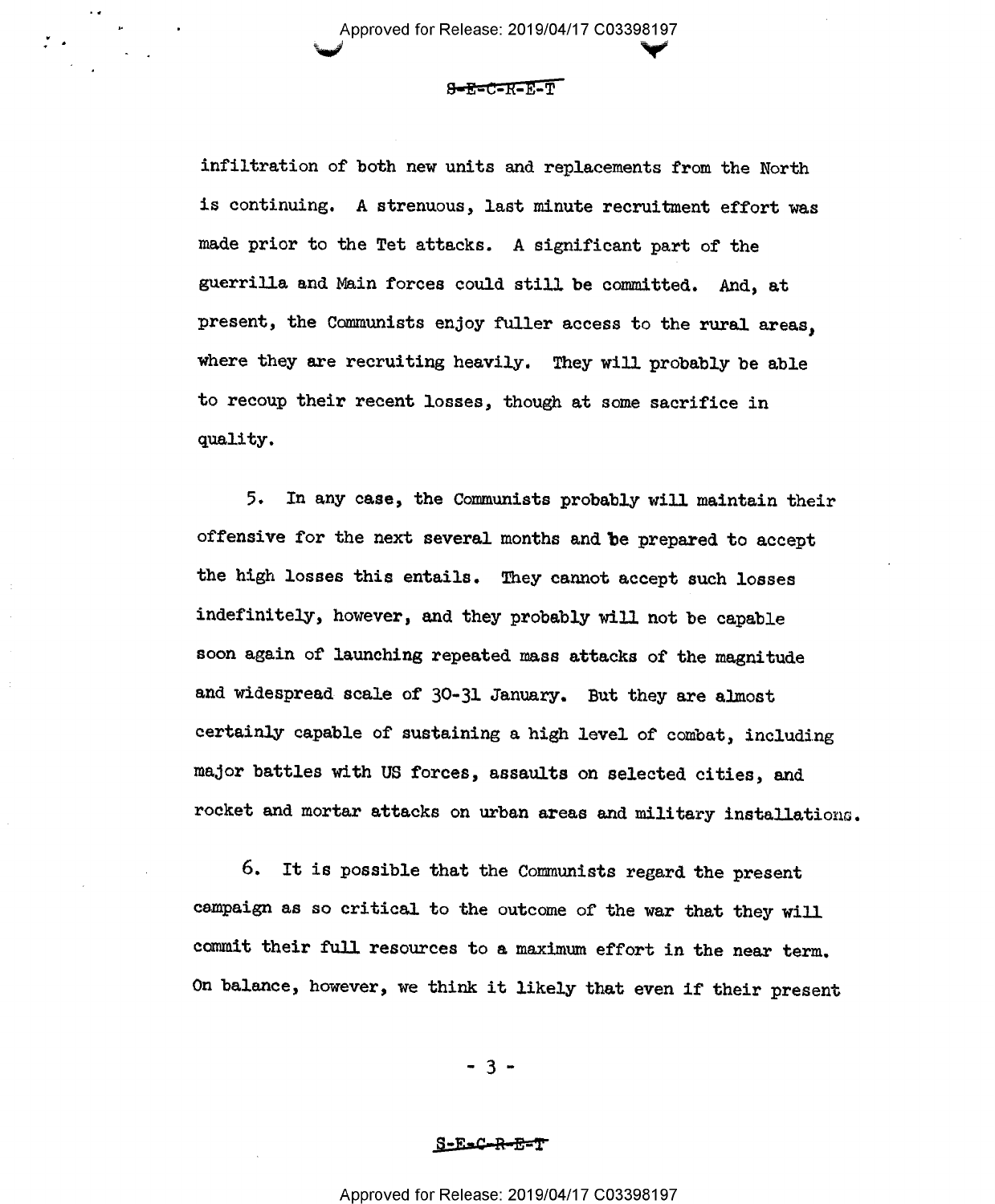Approved for Release: 2019/04/17 C0339819Y

#### <del>8=E=C=R=E=T</del>

push falls short they will wish to be able to sustain a protracted struggle. Hence they will probably not exercise their capabilities in such a profligate manner as to deny themselves the possibility of continuing the struggle should the present phase fail to produce a decisive result.

## GVN/ARVN Prospects

7. The will and capability of the GVN and its armed forces remain the keys to the eventual outcome.

8. In the main, the ARVN has acquitted itself fairly well since 30 January, though the record is uneven. Morale has held up on the whole, and we know of no unit defections. However, the ARVN is showing signs of fatigue and in many areas it has now lapsed into a static defensive posture. Security in the countryside has been sharply reduced. A long and costly effort would have to be undertaken to regain the pre-Tet position. It is highly unlikely that the ARVN will be inspired enough or strong enough to make such an effort -- certainly not in the near future.

9. The GVN also performed adequately in the immediate emergency, particularly in the Saigon area. There now appears

- A -

S=E-G-R=E?F'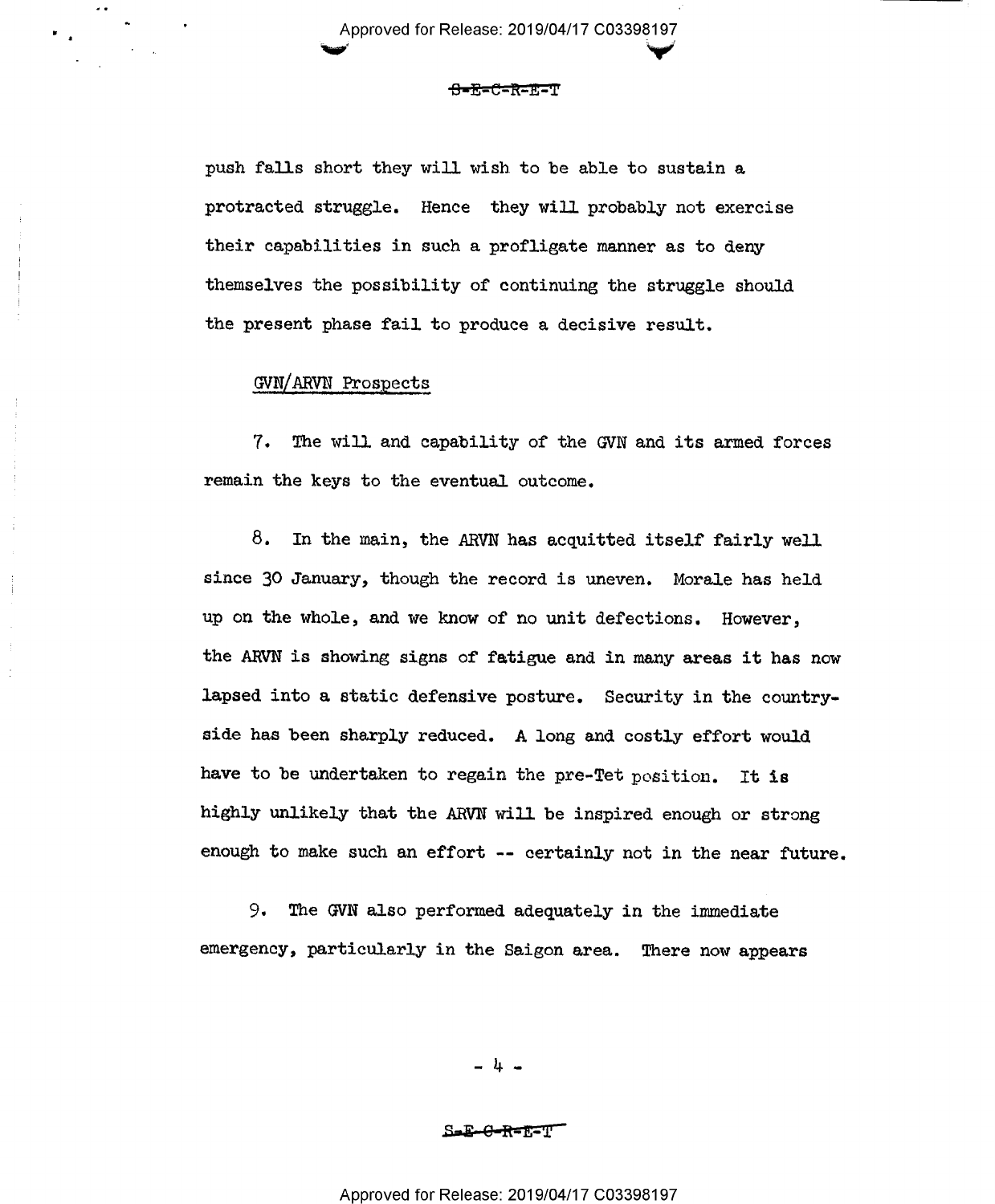S-E-G-R=E=T'

to be a greater recognition of the need to push forward with additional measures, but the Communist challenge has not yet proved a catalyst in stimulating an urgent sense of national unity and purpose.

10. The overall position of the government has been weakened. Its prestige has suffered from the shock of the Tet offensive; its control over the countryside has been greatly reduced. Popular attitudes are confused and contradictory; the Viet Cong received virtually no popular support, but neither was there a rallying to the government side. Passivity is likely to continue as the dominant attitude in most of the population, but further military defeats could cause a sudden swing away from the government. While the central authority in Saigon is unlikely to collapse, its ability to provide energetic leadership throughout the country and all levels is in serious doubt. It is possible that over the next few months certain provinces, especially in I and IV Corps, will be lost to Saigon's effective authority.

ll. The psychological factor is now critical for South Vietnam's whole political-military apparatus. The widespread rumors that the US conspired with the Communists are symptomatic

-5..

#### s-E-e-R-E-T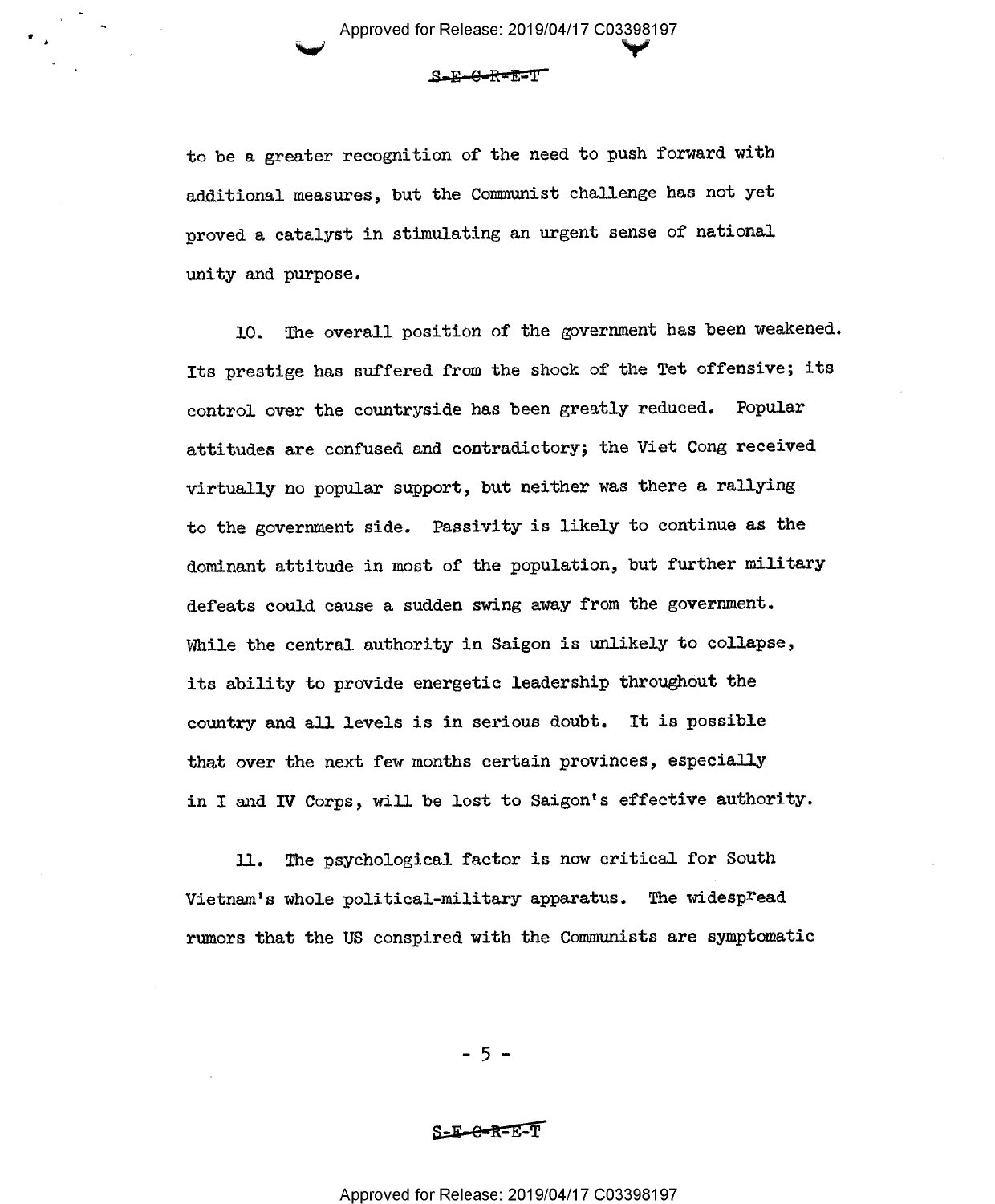of popular anxieties over the future course of the war and US attitudes toward a political settlement. As yet, however, there are no signs of a crisis of confidence within the government.

p Approved for Release: 2019/04/17 C0339§197

 $-$ <del>G-R=C</del>-R=E-T

l2. If major military reverses occur, the political and military apparatus could degenerate into general ineffectualness. If, on the other hand, US and ARVN regain the initiative and inflict some conspicuous setbacks on the Comunists and the general offensive appears to be contained, then the GVN might manifest new energy and confidence and draw new support to itself. On balance, we judge that the chances are no better than even that the GVN/ARVN will emerge from the present phase without being still further weakened.

# Alternative Outcomes of Present Phase

13. We believe that the Communists will sustain a high level of military activity for at least the next two or three months. It is difficult to forecast the situation which will then obtain, given the number of unknowable factors which will figure. Our best estimate is as follows:

 $-6 -$ 

# S<del>-E-C-K-</del>E-T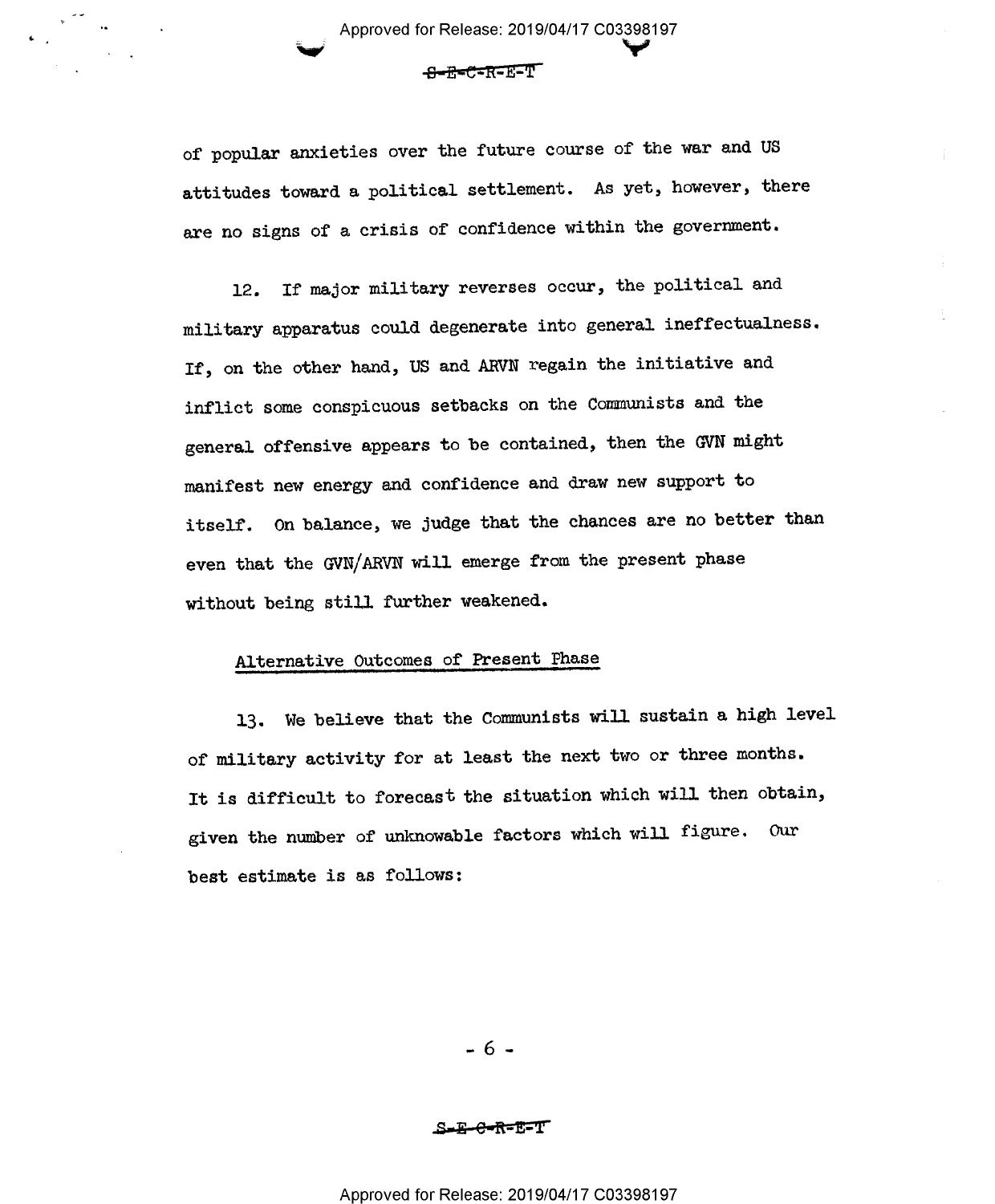### \_.S=E-9-R='-E'IT'

 $\sim$  in the set of  $\sim$ 

e. The least likely outcome of the present phase is that the Communist side will expend its resources to such an extent as to be incapable thereafter of preventing steady advances by the US/GVN.

b. Also unlikely, though considerably less so, is that the GVN/ARVN will be so critically weakened that it can play no further significant part in the military and political prosecution of the struggle.

c. More likely than either of the above is that the present push will be generally contained, but with severe losses to both the GVN and Comunist forces, and that a period will set in during which neither will be capable of registering decisive gains.

FOR THE BOARD OF NATIONAL ESTIMATES:

ABBOT SMITH Chairmen  $3.5(c)$ 

 $-7 -$ 

S-E-C-R-E-T

Approved for Release: 2019/04/17 C03398197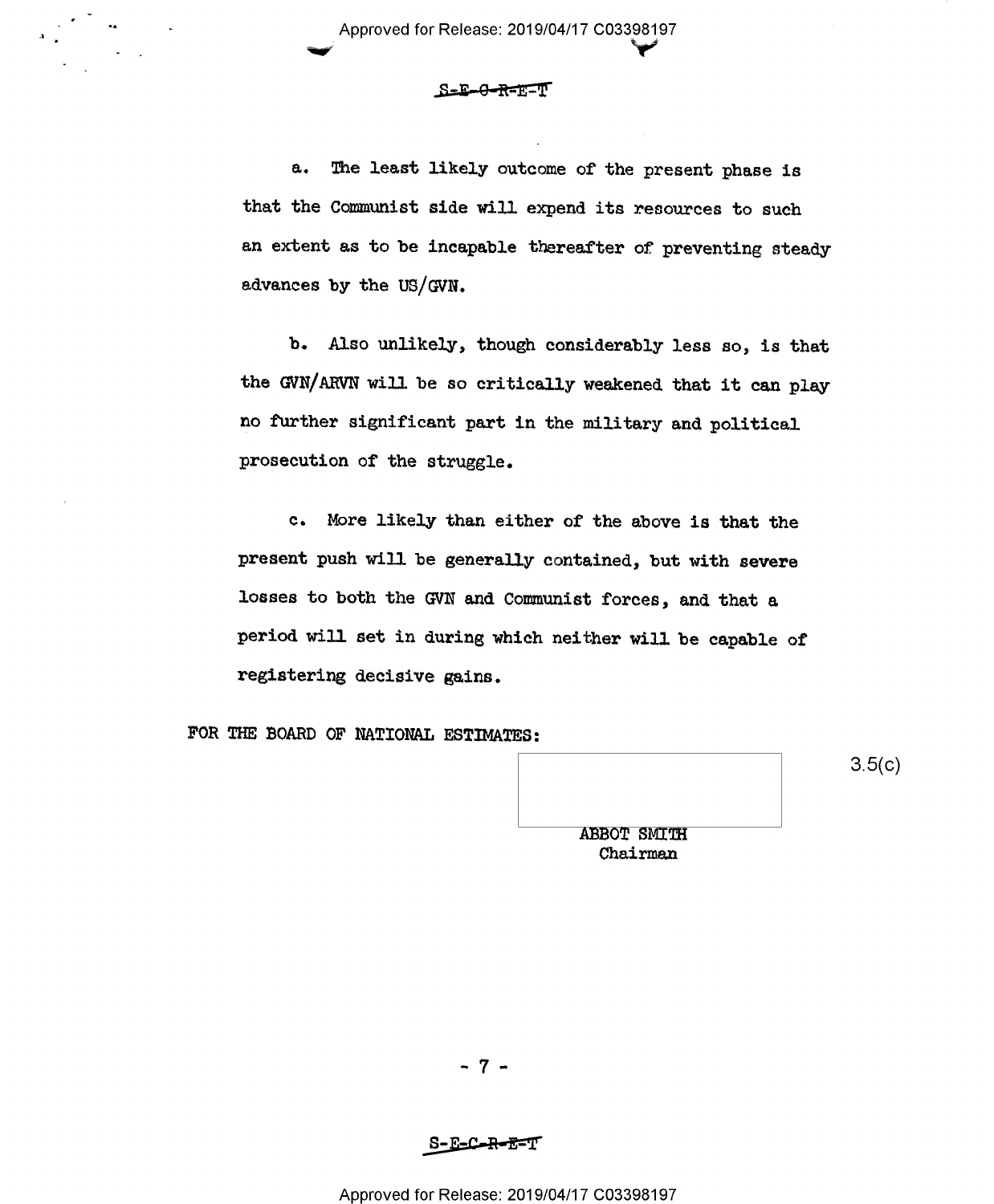Pursiel Approved for Release: 2019/04/17 C03398197 S-E-C-R-E-T  $3.3(h)(2)$  $-7 -$ 

 $\label{eq:2.1} \begin{array}{c} \mathbf{a} \\ \mathbf{w} \\ \mathbf{w} \end{array} \quad \begin{array}{c} \mathbf{a} \\ \mathbf{b} \\ \mathbf{w} \end{array} \quad \begin{array}{c} \mathbf{a} \\ \mathbf{b} \\ \mathbf{w} \end{array}$ 

Approved for Release: 2019/04/17 C03398197

S-E-C-R-E-T